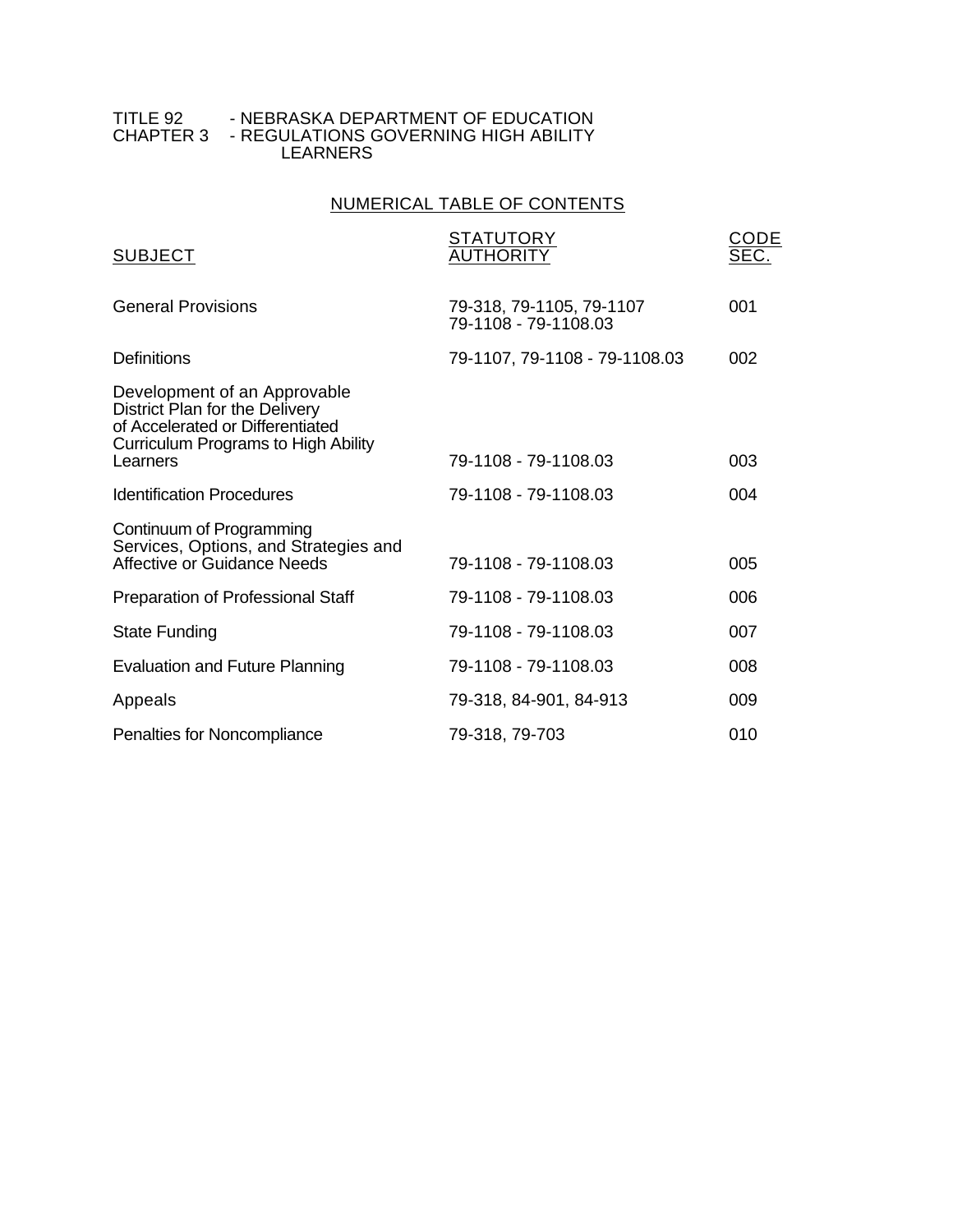#### TITLE 92 - NEBRASKA DEPARTMENT OF EDUCATION CHAPTER 3 - REGULATIONS GOVERNING HIGH ABILITY LEARNERS

## ALPHABETICAL TABLE OF CONTENTS

| <b>SUBJECT</b>                                                                                                                                        | <b>STATUTORY</b><br><b>AUTHORITY</b>             | CODE<br>SEC. |
|-------------------------------------------------------------------------------------------------------------------------------------------------------|--------------------------------------------------|--------------|
| Appeals                                                                                                                                               | 79-318, 84-901, 84-913                           | 009          |
| Continuum of Programming<br>Services, Options, and Strategies and<br>Affective or Guidance Needs                                                      | 79-1108 - 79-1108.03                             | 005          |
| Definitions                                                                                                                                           | 79-1107, 79-1108 - 1108.03                       | 002          |
| Development of an Approvable<br>District Plan for the Delivery of<br>Accelerated or Differentiated<br>Curriculum Programs to High Ability<br>Learners | 79-1108 - 79-1108.03                             | 003          |
| <b>Evaluation and Future Planning</b>                                                                                                                 | 79-1108 - 791108.03                              | 008          |
| <b>General Provisions</b>                                                                                                                             | 79-318, 79-1105, 79-1107<br>79-1108 - 79-1108.03 | 001          |
| Identification Procedures                                                                                                                             | 79-1108 - 79-1108.03                             | 004          |
| Penalties for Non Compliance                                                                                                                          | 79-318, 79-703                                   | 010          |
| Preparation of Professional Staff                                                                                                                     | 79-1108 - 79-1108.03                             | 006          |
| <b>State Funding</b>                                                                                                                                  | 79-1108 - 79-1108.03                             | 007          |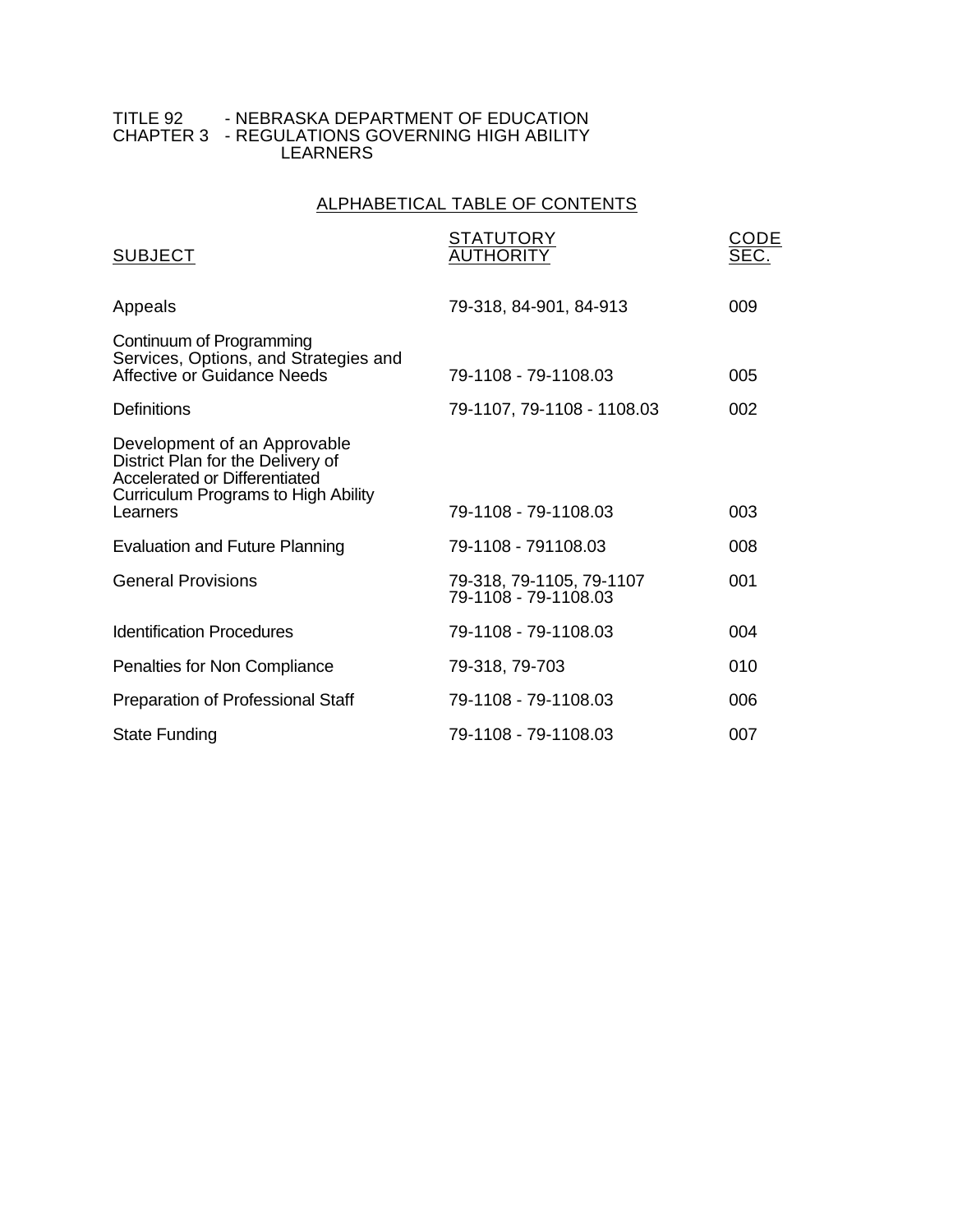#### TITLE 92 - NEBRASKA DEPARTMENT OF EDUCATION CHAPTER 3 - REGULATIONS GOVERNING HIGH ABILITY LEARNERS

### **001 GENERAL PROVISIONS**

#### 001.01. Statutory Authority

This Chapter is adopted pursuant to power and duty vested in the State Board of Education in the following Revised Statutes of Nebraska (R.R.S.):

001.01A. Section 79-318, which reads:

"The State Board of Education shall: . . . (5) (i) approve general plans and adopt educational policies, standards, rules, and regulations for carrying out the board's responsibilities and those assigned to the State Department of Education by the Legislature. . .";

001.01B. Section 79-1105, which reads in part:

"The State Department of Education has authority to employ a full-time consultant trained and experienced in the field of education of learners with high ability. Such consultant shall encourage, advise, and consult with each school of the state in the development and implementation of plans for education of learners with high ability. . ."

001.01C. Section 79-1107(3) which reads:

"Learner with high ability means a student who gives evidence of high performance capability in such areas as intellectual, creative, or artistic capacity or in specific academic fields and who requires accelerated or differentiated curriculum programs in order to develop those capabilities fully."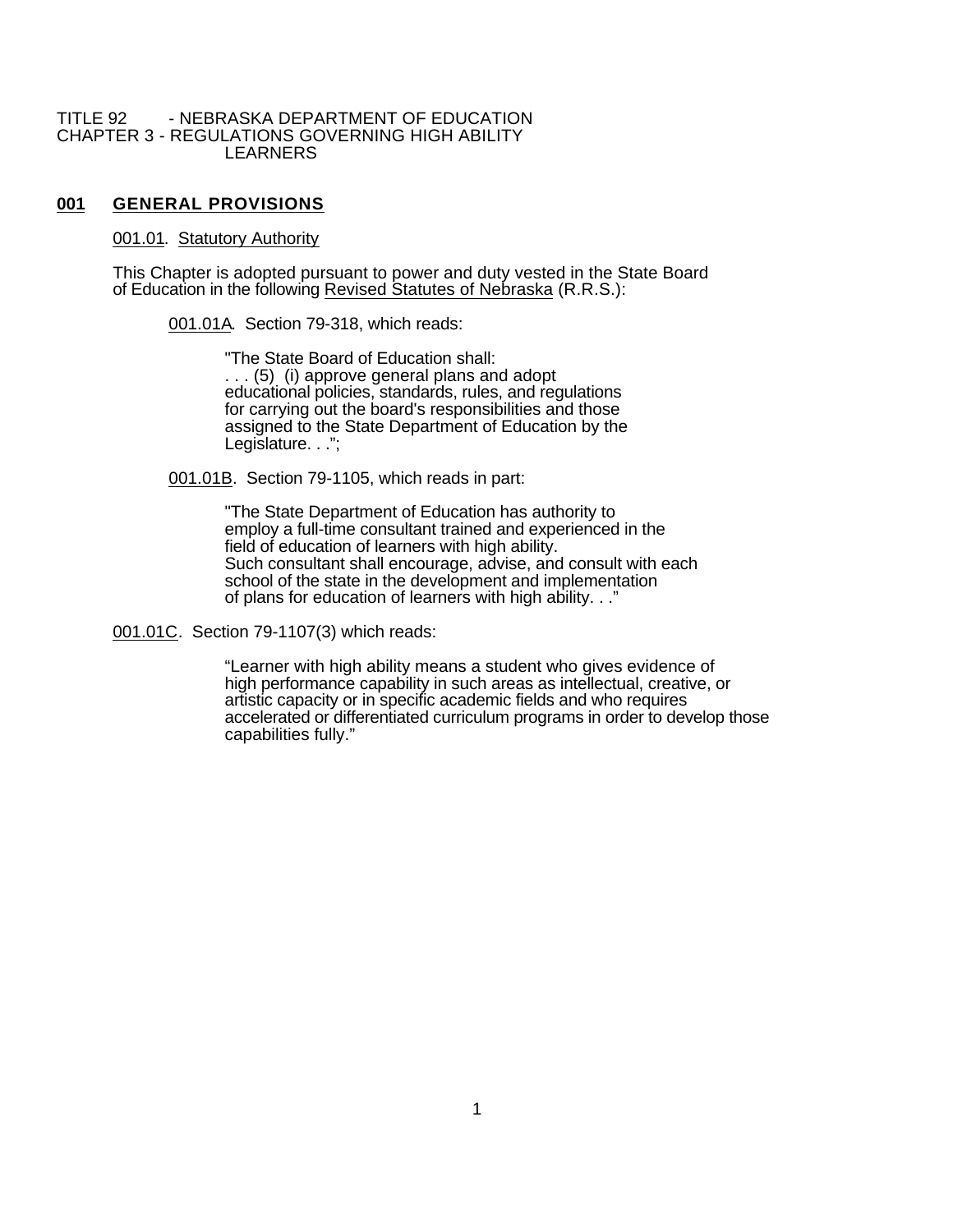001.01D. Section 79-1108, which reads:

"For school year 1997-98 and each school year thereafter, each school district shall identify learners with high ability and may provide accelerated or differentiated curriculum programs that will address the educational needs of the identified students at levels appropriate for the abilities of those students. The accelerated or differentiated curriculum programs shall meet the standards of quality established by the department. Educational service units may identify learners with high ability and provide accelerated or differentiated curriculum programs for school districts. Any school district or educational service unit shall be eligible to apply for funds from the Education Innovation Fund to be used for development and improvement of the approved accelerated or differentiated curriculum programs of the district or educational service unit."

#### 001.02. Scope and Delimitations

This Chapter is adopted for the purpose of defining and providing for the standards of quality for accelerated or differentiated curriculum programs for the education of high ability learners, and for the purposes of the distribution of funds to eligible local systems and approval requirements for measuring academic progress of students in accelerated or differentiated curriculum programs. The State Board of Education, through the provisions of this Chapter, intends to encourage schools of the state to develop and implement plans for the appropriate education of learners with high abilities.

#### 001.03. Mission and Belief Statement

001.03A. Statement of Purpose. All Nebraska school districts should provide for individual student needs and the development of extraordinary ability and potential.

001.03B. Belief Statements. Educational programs for high ability learners are based on the beliefs that:

001.03B1. High ability learner capabilities are evidenced in all races, creeds, national origins, genders, physical abilities, and economic strata.

001.03B2. All learners with high ability should have an education free from economic and cultural bias.

001.03B3. Individuals with high abilities have unique learning needs.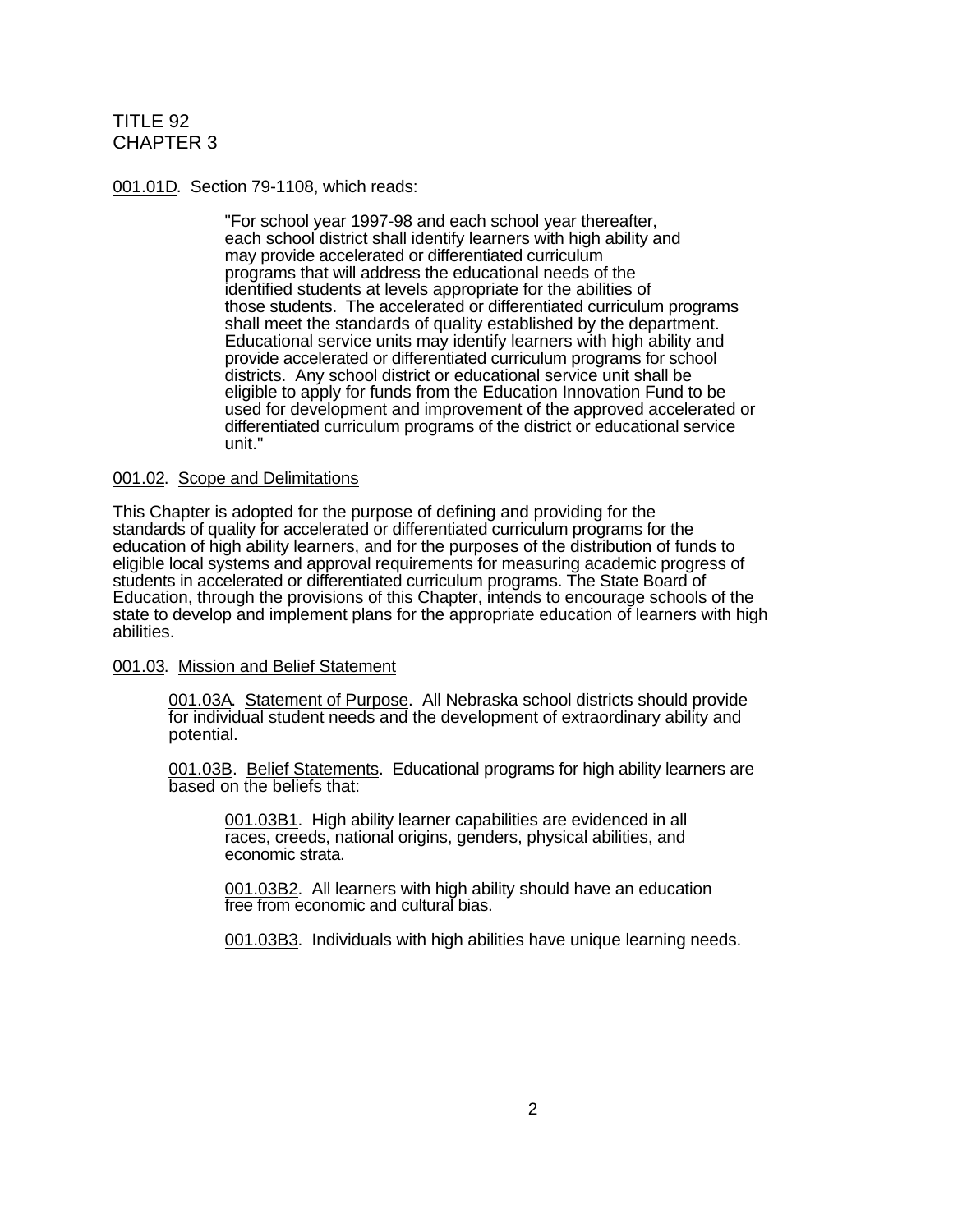001.03B4. Learners with high ability come from diverse economic and cultural settings and must be identified. Services should be provided to address their educational needs.

001.03B5. Educators have a responsibility to be adequately trained to meet the needs of learners with high ability.

001.03B6. Community understanding and involvement is critical in the education of learners with high ability.

001.03B7. Parents are valued partners in the education of learners with high ability.

001.03B8. Learners with high ability require a variety of challenging experiences that will enable them to demonstrate their potential.

001.03B9. Educational excellence for learners with high ability requires a commitment of financial and human resources.

### **002 DEFINITIONS**

002.01. Approved Accelerated or Differentiated Curriculum Programs means academic programs that serve the educational needs of learners with high ability developed and approved under Section 79-1108 R.R.S.

002.02. Department shall mean the Nebraska Department of Education.

002.03. Evaluation. A process of using information about programming to guide decision-making in present and future efforts. Its purposes include: guiding planning for maintaining or improving programming, comparing and selecting among several options or alternatives, and judging whether stated goals and objectives have been attained.

002.04. Learner with High Ability. "Learner with high ability means a student who gives evidence of high performance capability in such areas as intellectual, creative, or artistic capacity or in specific academic fields and who requires accelerated or differentiated curriculum programs in order to develop those capabilities fully." [as defined in Nebraska Revised Statute Sec. 79-1107(3)]

002.05. School Fiscal Year shall mean the fiscal year of each school district which commences on September 1 of each year and ends on August 31 of each year pursuant to 79-1091 R.R.S.

002.06. Special Populations. Those students who, in order to meet their learning needs, may require different and/or special strategies.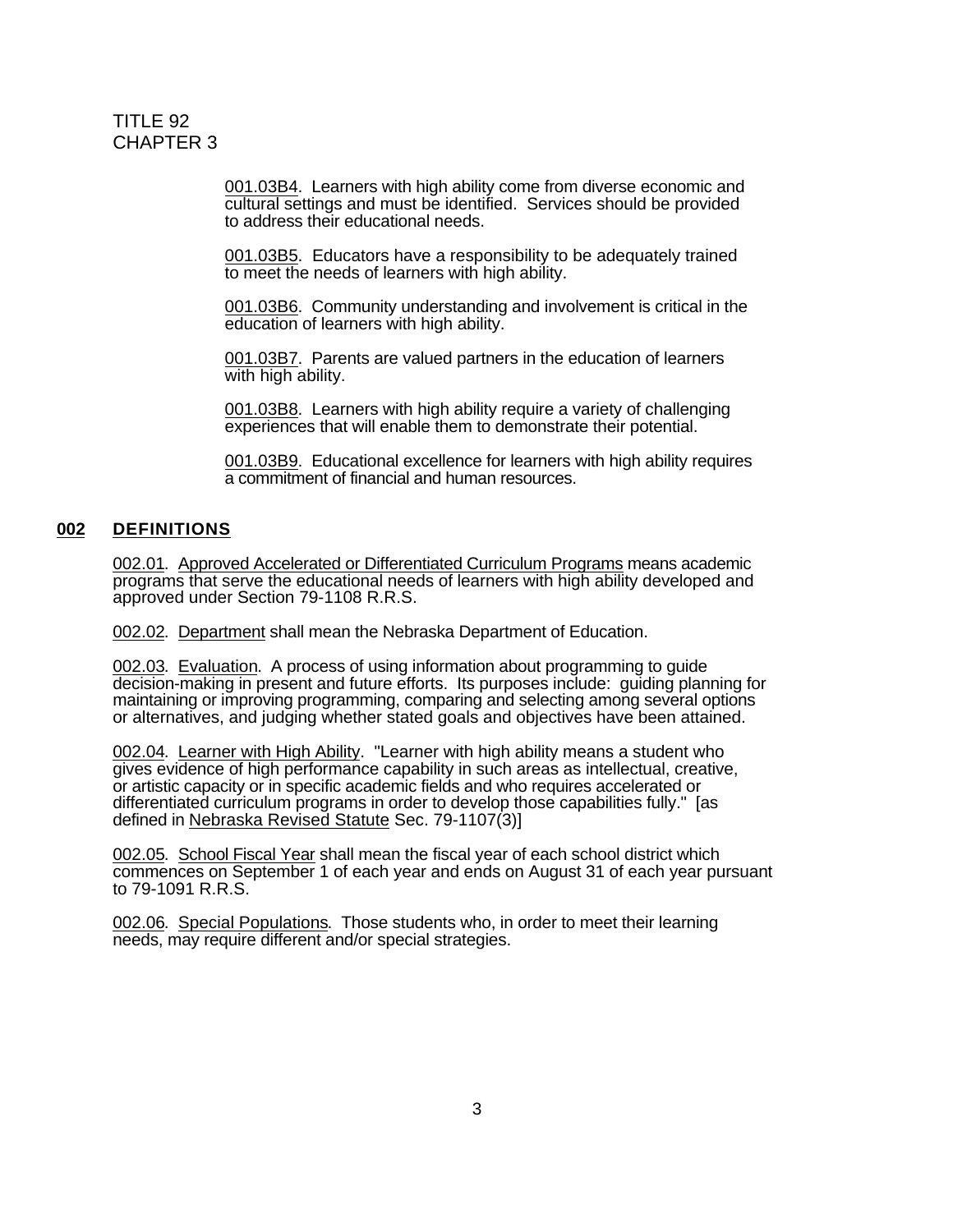002.07. Start-Up Costs. Eligible start-up costs mean costs identified in Section 007.02 associated with: a) conducting local needs assessments for programs for learners with high ability; b) staff development activities for certified staff and specialized teachers of high ability learners under Sections 004 (Identification Procedures) and 005 (Continuum of Programming Services Options, and Strategies and Affective or Guidance Needs); c) enhancement of testing procedures for 004 (Identification Procedures); and, d) materials, software and/or distance learning fees for use with high ability learners. Applicants must affirm that they have not, as of the date of the application, provided students identified as high ability learners with accelerated or differentiated programs or services for the education of learners with high ability.

002.08. Compacted Curriculum. A process for reducing the amount of the curriculum material allowing the student to show mastery of the content by doing less volume of work, eliminating that which has been mastered prior to normal presentation or teaching clusters of needed skills in reduced time frame, and providing time for enrichment and/or acceleration activities appropriate to high ability learners while ensuring mastery of basic skills.

#### **003 DEVELOPMENT OF AN APPROVABLE DISTRICT PLAN FOR THE DELIVERY OF ACCELERATED OR DIFFERENTIATED CURRICULUM PROGRAMS TO HIGH ABILITY LEARNERS**

003.01. In order to be an approved program, each school district shall identify learners with high ability. Educational Service Units (ESUs) may identify learners with high ability and/or provide accelerated or differentiated curriculum programs for school districts. Each approved plan for a school district, whether provided by the district or for the district by an ESU, shall include the following elements:

003.01A. The district's philosophy on educational service to learners with high ability.

003.01B. The district's operational definition of high ability learner.

003.01C. The goals and objectives of the local program for learners with high ability.

003.01D. Procedures for identification of learners with high ability as described in 004, Identification Procedures.

003.01E. A description of the continuum of program services, options, and strategies as described in 005, Accelerated and Differentiated Curriculum Program Options and Affective or Guidance.

003.01F. Overall program evaluation process as described in 008, Evaluation and Future Planning.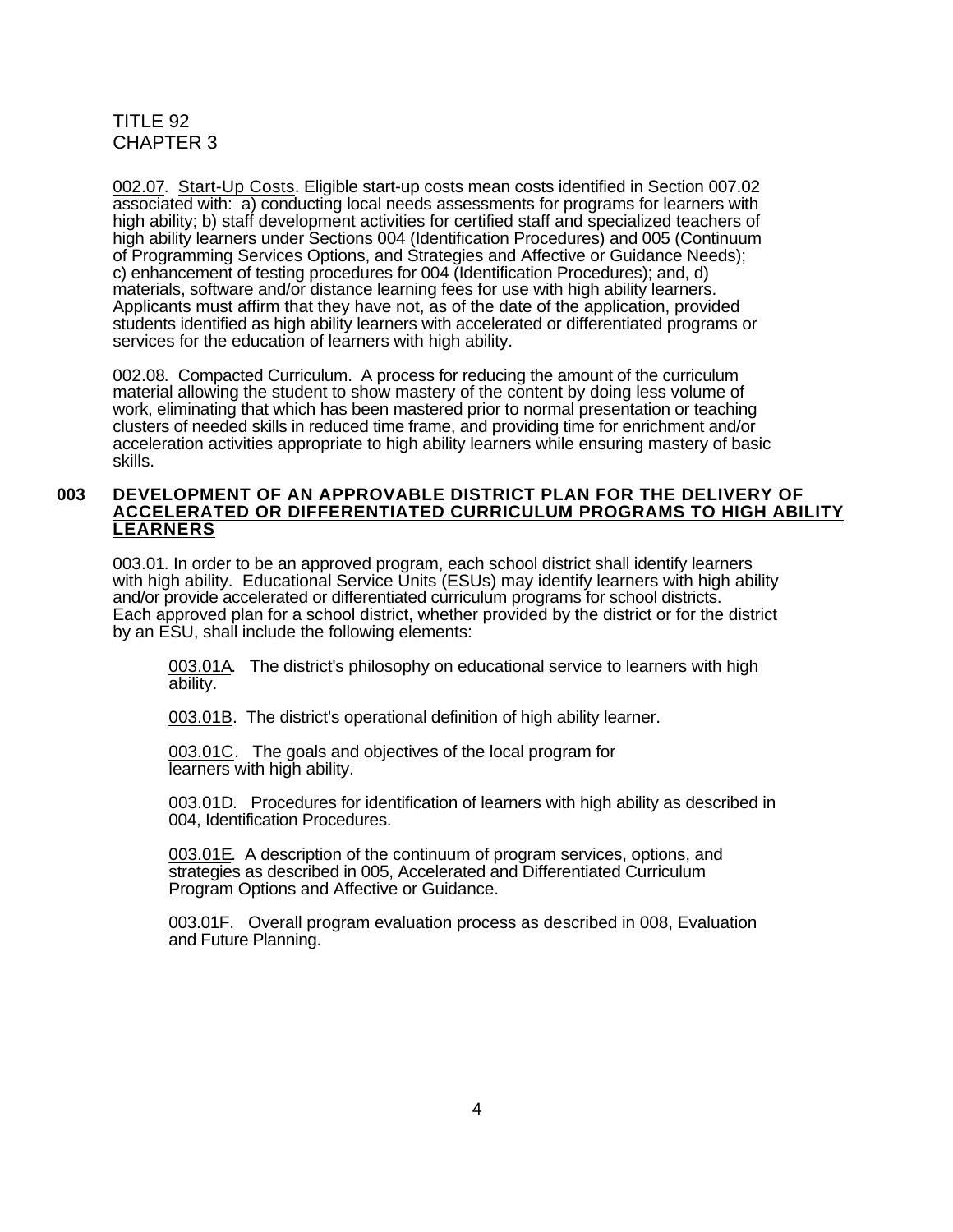003.01G. Staff development training and support as described in 006.04.

003.01H. Program management outline, including: personnel roles, plan for communicating the district plan to parents and the public, budget, facilities, and supplies.

003.01I. Include identified students from Class I districts in the system in the accelerated or differentiated curriculum program.

003.02. The district-wide plan may be developed by a representative committee including parents, classroom teachers, administrators, and other interested parties. Advisory members with experience or expertise in education of learners with high ability are highly encouraged to be a part of the planning committee.

003.03. Each school district or Educational Service Unit shall make the written plan available to the citizens of the district.

### **004 IDENTIFICATION PROCEDURES**

004.01. Schools must develop a system to identify learners with high ability as defined in Sec. 79-1107 R.R.S. This system shall:

004.01A. Use multiple assessment measures and appraisals so that schools can identify students in different talent areas and at different ages.

004.01B. Provide students with equal access to identification opportunities.

004.01C. Identify talents that are not readily apparent in students, as well as those that are obvious.

004.02. The identification process shall include multiple criteria in an effort to be inclusive rather than exclusive. This process shall be based on the elements in 004.01A-C, a combination of standardized instruments and non-standardized means and criteria, and a local needs assessment.

004.03. The identification process shall include provision for parents, guardians, or other persons exercising legal or actual charge or control over the child to appeal any decision of the school regarding the identification or non-identification of their child as a high ability learner to the school board.

004.04. Within the first thirty (30) days of each school year, starting in 1997-98, the school district administration shall make available to classroom teachers an initial "list" of K-12 students who meet the district criteria for learners of high ability and the areas of high capability of each of those students.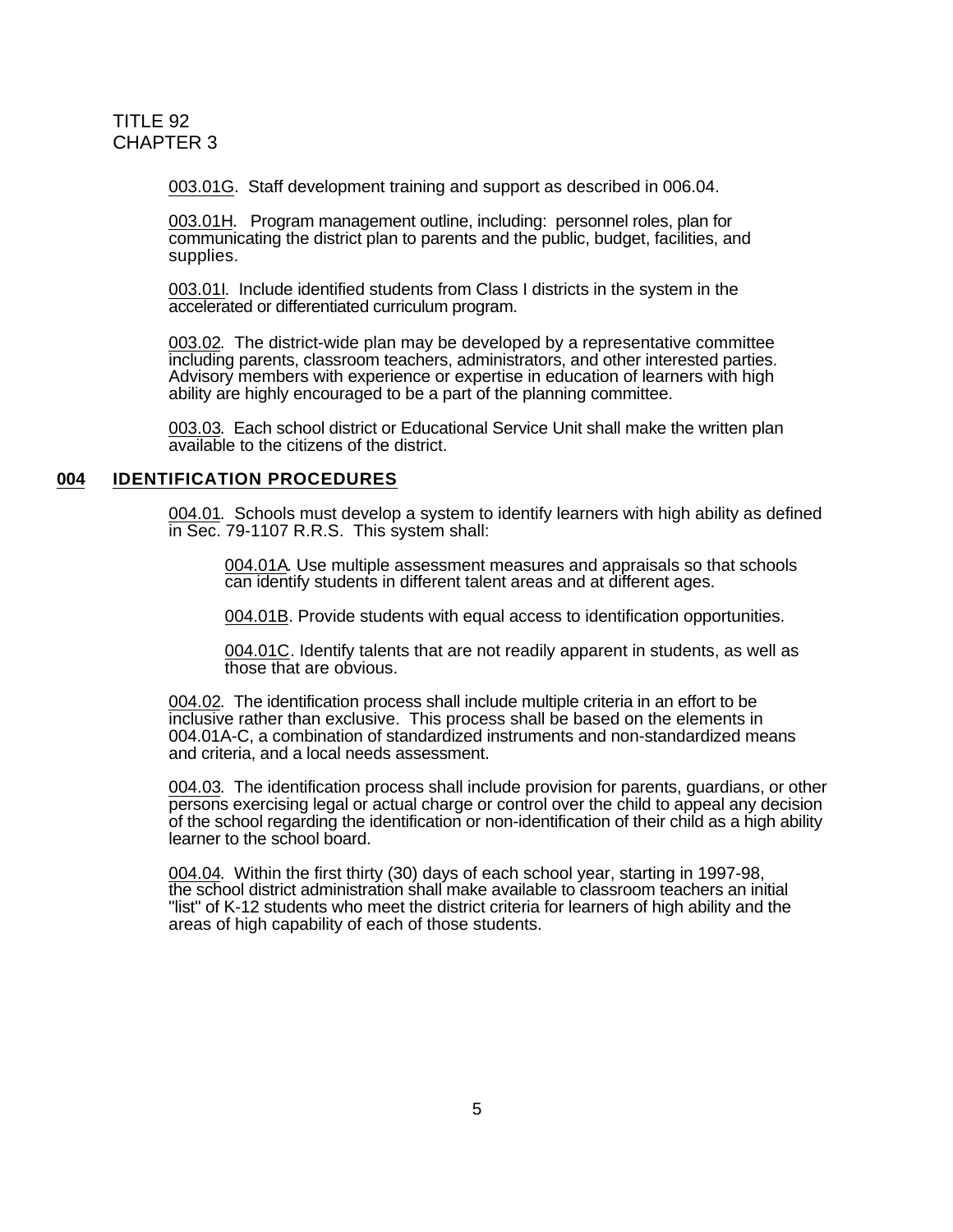004.05. School districts shall annually provide the Department with a copy of their criteria for identifying learners with high ability, the number of students identified according to the criteria, and the number of students participating in an approved accelerated or differentiated curriculum program. School districts shall also have a list of the students identified and how the students compare to the criteria available for inspection by Department personnel.

004.06. Within the first thirty (30) days of each school year, starting in 1997-98, the school district administration shall notify parents, guardians, or other persons who have legal or actual charge or control of children identified as high ability learners that their child has been so identified and make available to such persons information about how their child has been identified. Information may be provided about possible educational strategies to meet their special needs, which may include the strategies identified in Section 005 and a list of outside resources and programs available to parents and students directly.

### **005 CONTINUUM OF PROGRAMMING SERVICES, OPTIONS, AND STRATEGIES AND AFFECTIVE OR GUIDANCE NEEDS**

005.01. Districts serving high ability learners shall serve identified high ability learners by using instructional curriculum patterns that include, but are not limited to the following:

005.01A. Differentiated Curriculum. The "regular" curriculum must be described at the district level as required before differentiated curriculum can be devised. Differentiated curriculum shall mean an adjustment of the regular program as appropriate for the individual learner in terms of content, process, and/or product.

005.01B. Curriculum Acceleration. The student enters into or moves through the regular curriculum at an accelerated pace by any combination of the following: grade level skipping; content level acceleration; cluster grouping by content; early entrance to school; compacting the curriculum; early graduation; or, course waivers.

005.01C. Curriculum Enrichment. The provision of in-depth and/or multidisciplinary exploration of content or courses and/or experiences beyond those provided in the regular curriculum.

005.01D. Compacted Curriculum. A process for assessing the student's mastery of content, eliminating that which has been mastered prior to normal presentation or teaching clusters of needed skills in a reduced time frame, and substituting enrichment activities and/or accelerated studies appropriate to high ability learners.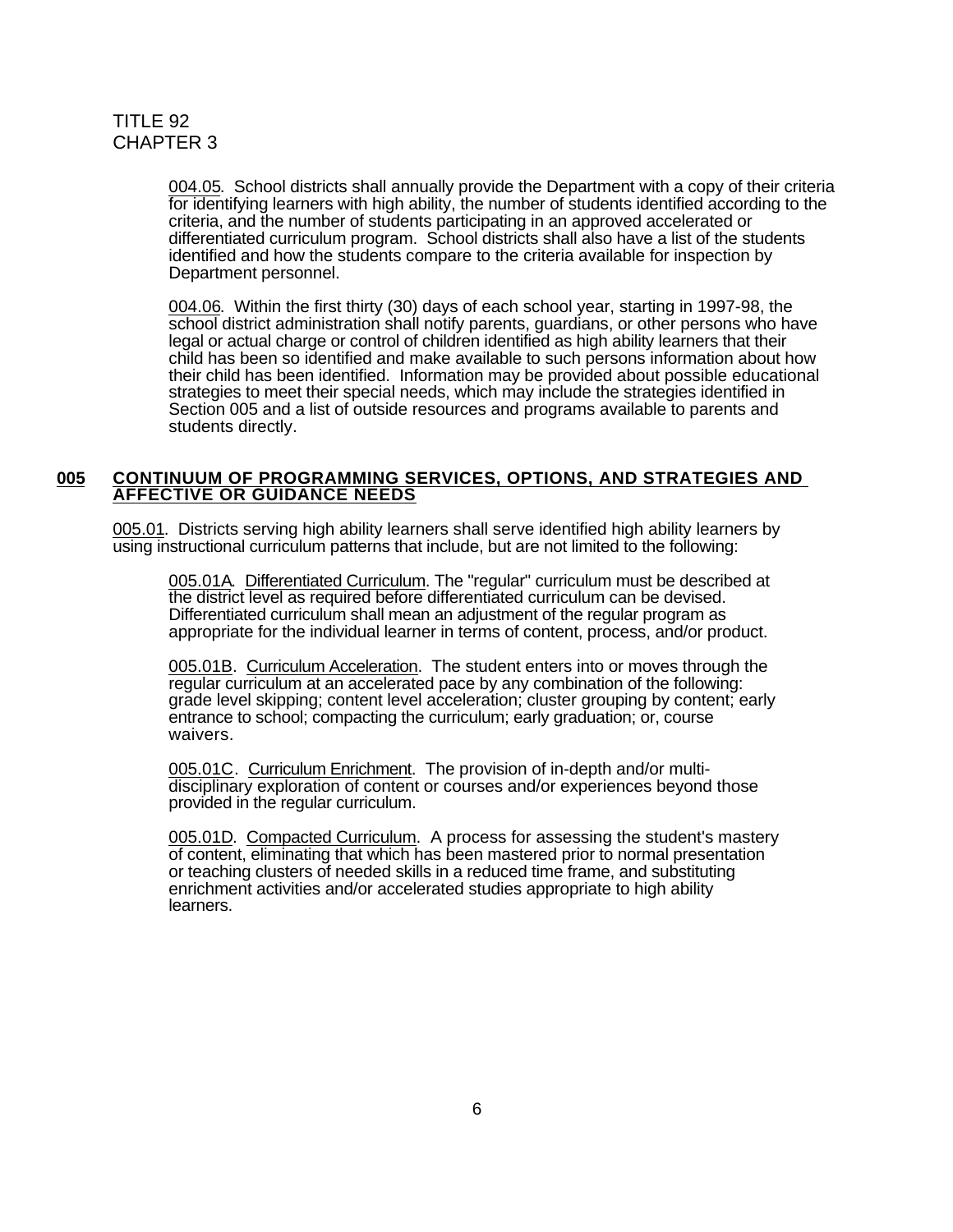005.01E. Student Grouping. The use of various organizational formats that meet the learning style and specific curricular needs of high ability learners.

005.01F. Mentoring/Shadowing. The linking of a student with a person with a specific knowledge base in a short-term or in-depth, sharing relationship resulting in a series of learning experiences. This experience may occur within a school setting or "on-site."

005.02. Learners with high ability need affective as well as cognitive growth. Therefore, affective curriculum, as well as specialized counseling specific to the needs of learners with high ability, shall be provided by each eligible, approved school district.

005.02A. Affective Curriculum provides personal/social awareness and adjustment, academic planning and performance, and vocational and career awareness, investigation, and planning.

005.02B. Specialized Counseling provides individual or small group guidance services to learners with high ability which will help them to make long-range decisions about school and career choices.

#### **006 PREPARATION OF PROFESSIONAL STAFF (as suggested by the Nebraska Department of Education)**

006.01. Learners with high ability deserve to be served by professionals who have specialized preparation, expertise in content and instructional methods, involvement in ongoing development, and portray exemplary personal and professional traits.

006.02. The director/supervisor/coordinator of a local district program for learners with high ability and the teachers whose primary responsibility is working with learners with high ability should have, or be working toward, an endorsement in Gifted Education.

006.03. The recommendations of 006.02 should not apply to the director/supervisor/ coordinator of a program for learners with high ability or the teacher whose primary responsibility is working with learners with high ability if such a person has held a similar position for a period of two years or more. However, this individual should show to the local district administrator evidence of continued involvement in professional growth programs in the field of Gifted Education.

006.04. All teachers and administrators in the school district should be aware of the district-wide plan for learners with high ability, and have an understanding of the characteristics of such students. Teachers who provide instruction and services that are part of the program for high ability students should be able to design and implement classroom experiences which utilize differentiation of curriculum and instruction, and be able to assess the work and progress of learners with high ability.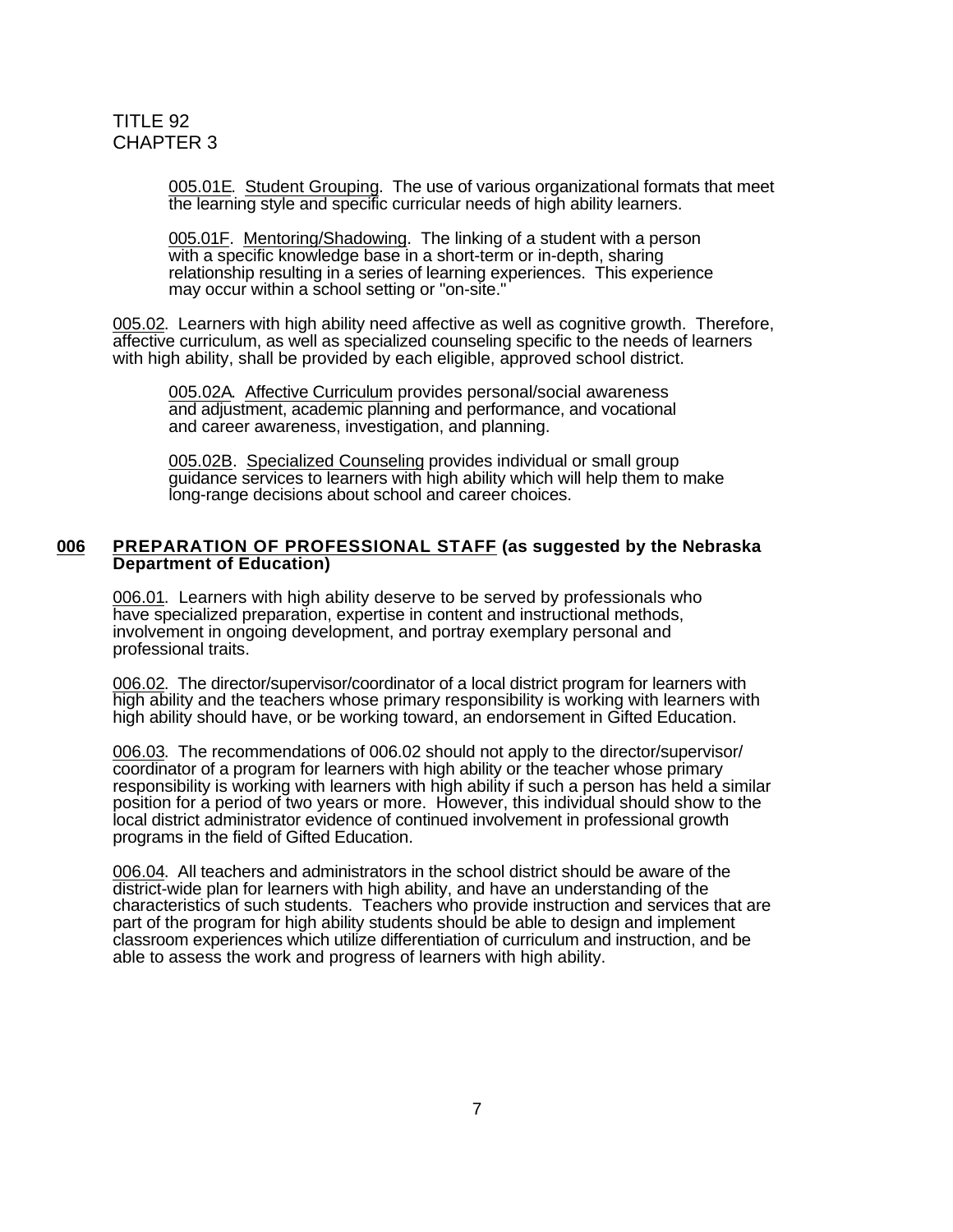006.04A. This knowledge base could be attained by: completion of at least one college-level course in Gifted Education or by involvement in at least ten (10) clock hours of information concerning learners with high ability within a college course.

006.04B. Or, by providing inservice training to administrative and teaching staff members to help them have an understanding of the characteristics of learners with high ability, be able to design and implement classroom experiences that utilize differentiation of curriculum and instruction, and be able to assess the work and progress of such learners.

### **007 STATE FUNDING**

007.01. Section 79-1108.02 R.R.S. states in part:

"(1) beginning with school fiscal year 1998-99, the Legislature shall appropriate funds to be distributed by the department pursuant to subsections (2) and (3) of this section to local systems as defined in section 79-1003 annually on or before October 15.

(2) For school fiscal years through 2000-01, five percent of the appropriation under subsection (1) of this section shall be reserved for distribution as grants to local systems for startup costs as defined by the State Board of Education. The funds distributed pursuant to this subsection shall be distributed based on a pro rata share of the eligible costs submitted in grant applications.

(3) Local systems may apply to the department for base funds and matching funds pursuant to this section to be spent on approved accelerated or differentiated curriculum programs. Each eligible local system shall receive onetenth of one percent of the appropriation as base funds plus a pro rata share of the remainder of the appropriation based on identified students participating in an accelerated or differentiated curriculum program, up to ten percent of the prior year's fall membership as defined in section 79-1003, as matching funds. Eligible local systems shall: (a) Provide an approved accelerated or differentiated curriculum program for students identified as learners with high ability; (b) Provide funds from other sources for the approved accelerated or differentiated curriculum program greater than or equal to fifty percent of the matching funds received pursuant to the subsection; (c) Provide an accounting of the funds received pursuant to this section, funds required by subdivision (b) of this subsection, and the total cost of the program on or before August 1 of the year following the receipt of funds in manner prescribed by the department, not to exceed one report per year; (d) Provide data regarding the academic progress of students participating in the accelerated or differentiated curriculum program in a manner prescribed by the department, not to exceed one report per year; and, (e) Include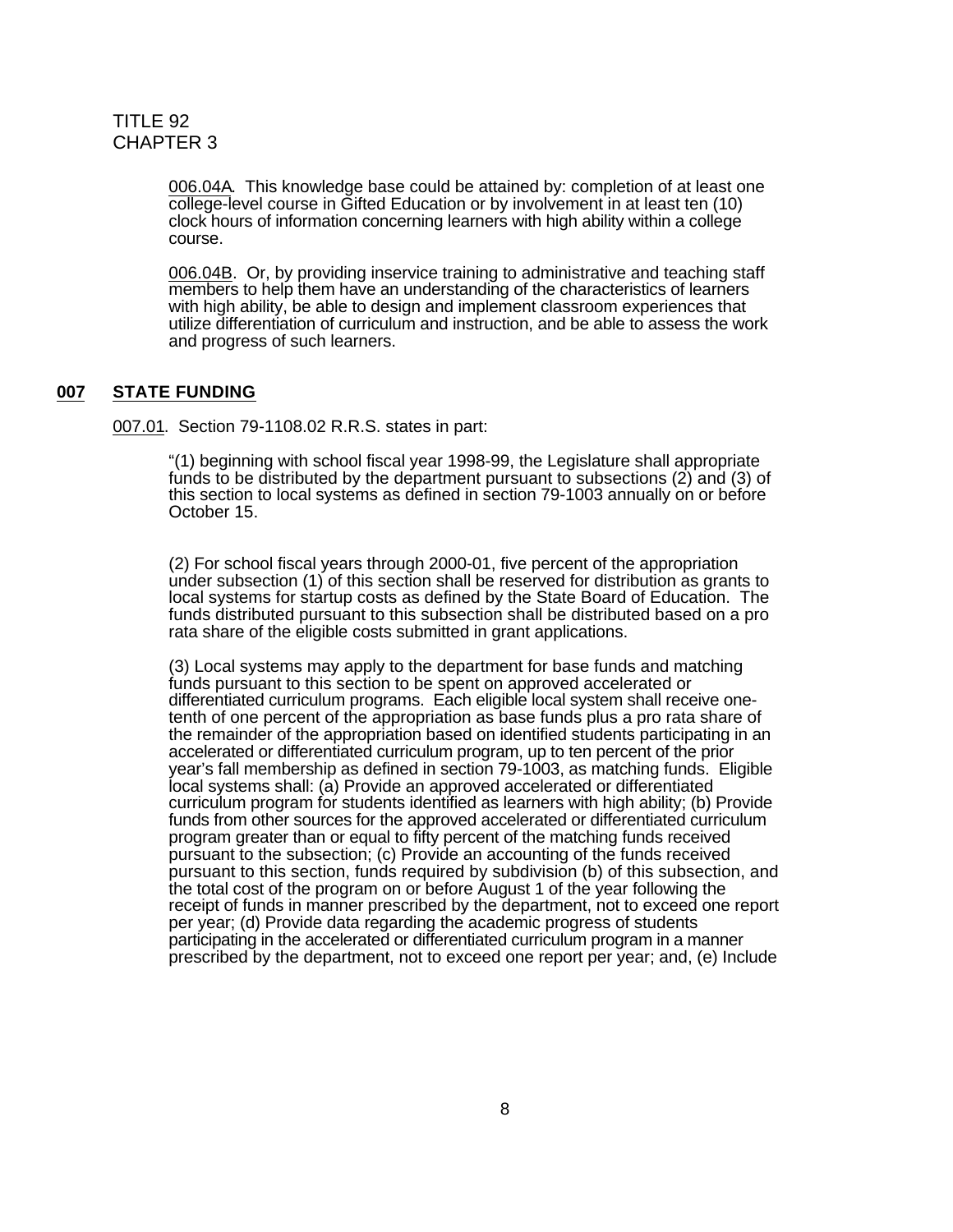identified students from Class I districts that are part of the local system in the accelerated or differentiated curriculum program.

If a local system will not be providing the necessary matching funds pursuant to subdivision (b) of this subsection, the local system shall request a reduction in the amount received pursuant to this subsection such that the local system will be in compliance with such subdivision. Local systems not complying with the requirements of this subsection shall not be eligible local systems in the following year."

007.02. The Department will distribute eligible Startup Costs funds to applicant systems as appropriated by the Legislature based upon a pro rata share of eligible costs submitted to the Department as a whole by all local systems pursuant to Section 79-1108 R.R.S.

007.02A. Systems shall apply to the Department for startup costs on forms provided by the Department. To be eligible, the system's startup cost funding applications shall be received by the Department by no later than September 15.

007.02B. Eligible start-up costs shall be determined according to the following: 1) costs for staff development related to Sections 004 (Identification Procedures) and Section 005 (Continuum of Programming Services, Option, and Strategies and Affective or Guidance Needs) up to \$100 per certified staff member; and, 2) costs for needs assessment, testing enhancement and other materials and supplies up to \$50 per identified student or 10% of the prior year's fall membership as defined in Section 79-1003.

007.03. For purposes of the requirements of §79-1108.02(3) R.R.S. and Section 007.01 of this Rule, "funds from other sources" means funds local systems receive from sources other than funds received under the provisions of §79-1105 R.R.S. through §79-1109 R.R.S. and this rule.

007.04. Local systems applying for base and matching funds under this Section shall use the application forms provided by the Department. Such applications must be received by the Department by September 15 of each year.

007.05. When a system will not be providing the necessary funds from "other sources" and must request a reduction in the amount received as required in §79-1108.02(3) R.R.S., such reduced amounts may be deducted from any amounts the system receives as "matching funds" from the Department under §79-1108.02(3) for the following school fiscal year. If a system must request a reduction under §79-1108.02(3) for any one school fiscal year and the system ceased to be eligible for or does not apply for base and matching funds for the following school fiscal year, the system must refund to the Department the amount of the reduction by the end of the first school fiscal year in which the system ceases to be eligible or does not apply. All requests for reduction shall be made on forms supplied by the Department.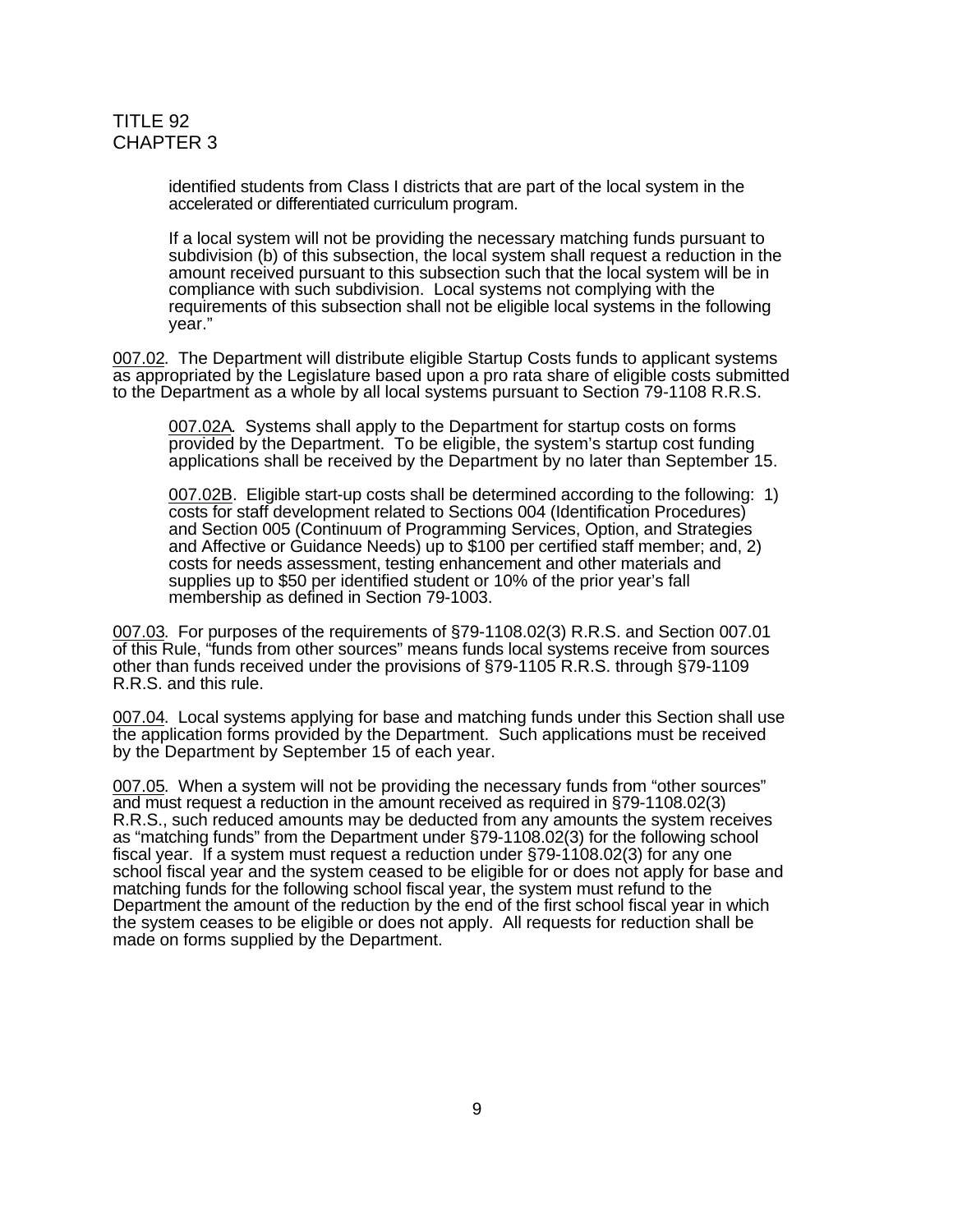007.06. For purposes of the payment of funds to systems under §79-1108.02 R.R.S. and Section 007 of this Rule, the Department will distribute any funds a system is eligible for to the high school district of the system. Such high school districts shall act as the fiscal agent for such funds of the system.

007.07. Data requirements for measuring and reporting academic progress: The system shall gather and maintain aggregate data measuring the academic progress of all its identified high ability learners.

007.07A. At a minimum, this shall include aggregate achievement test scores and/or GPAs, and the number of identified high ability learners participating in Advanced Placement Classes or honors level course work.

007.07B. The system shall also provide such data to the Department on forms prescribed by the Department by no later than September 15 of each year.

007.08. Accounting of Funds. Systems shall provide an accounting of funds to the Department pursuant to Section 79-1108.02 R.R.S. on forms provided by the Department.

### **008 EVALUATION AND FUTURE PLANNING**

008.01. Every school district serving high ability learners shall establish procedures for both formative and summative evaluation to determine the effectiveness of the districtwide plan for services extended to the learners with high ability.

008.01A. The evaluation procedures should allow for input from parents, educators, students, and community members.

008.01B. Quality indicators and illustrative criteria for both curriculum-based and student-based components should be used in the evaluation of the district program goals and objectives.

008.01C. The yearly review should include program strengths and weaknesses in such areas as: program design, students needs, learning environment, curriculum, student identification, personnel qualifications, resources, communication, staff development, and cost effectiveness.

008.02. The local plan should be revised according to the results of the yearly review. Curricular planning should be open to and reflective of advanced research and information regarding learning and learners with high ability.

008.02A. The Evaluation Plan and Yearly Review shall be available for review by interested persons upon request.